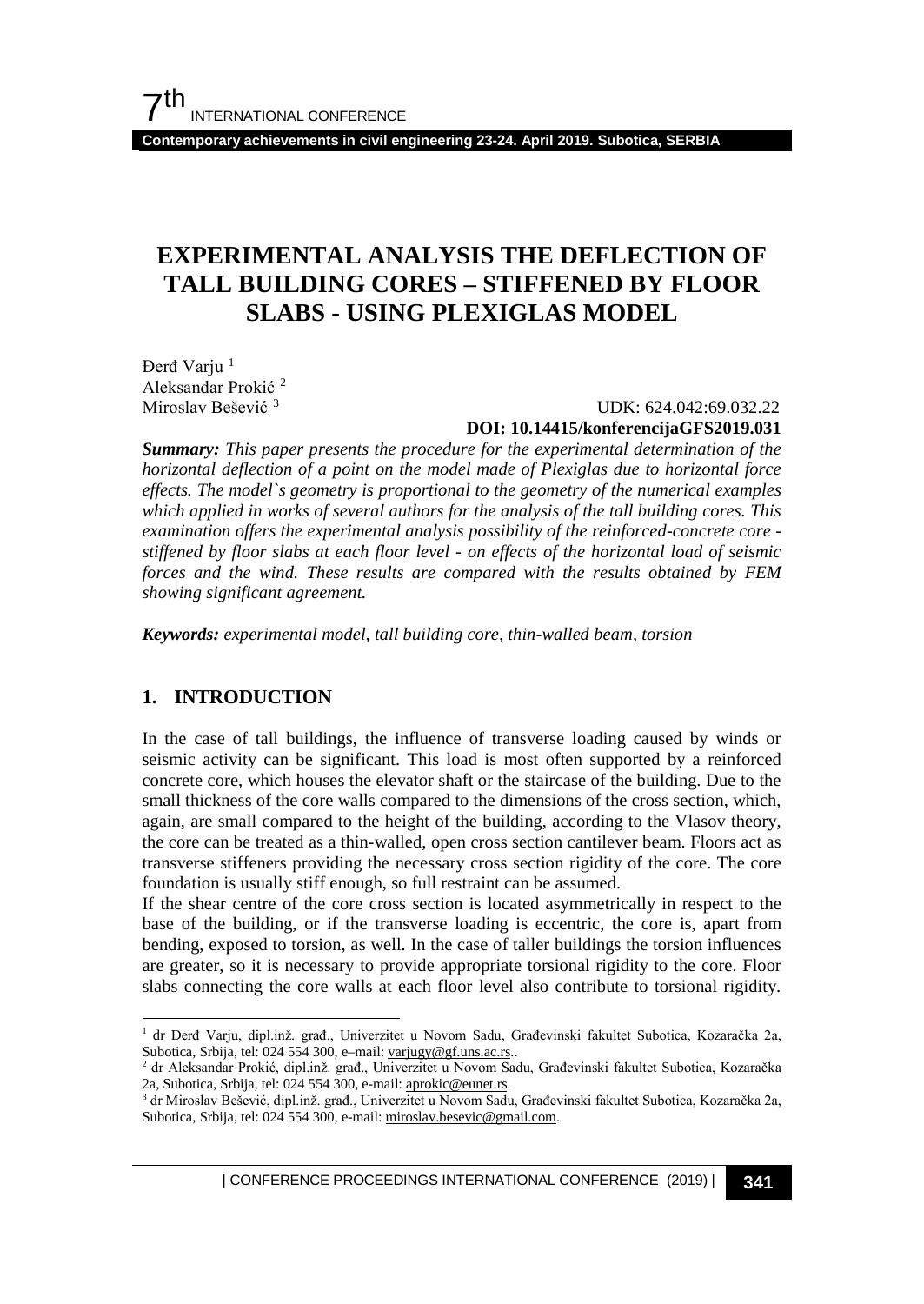# $\overline{\phantom{a}}$ . МЕЂУНАРОДНА КОНФЕРЕНЦИЈА

#### **Савремена достигнућа у грађевинарству 23-24. април 2019. Суботица, СРБИЈА**

The influence of these elements on the total torsional rigidity of the core can be significant.

The reliability and applicability of the new methods for the tall building cores analysis is usually tested by comparison with other, already known methods that are available in the literature and/or with FEM results. Unfortunately, there is a lack of data compared with experimental results in most of the cases, especially concerning the core with open crosssection. One approach to check reliability of the calculation method is the application of such a method on an experimental model. In order to prove the validity of his calculation method, Ambrosini , tested thin-walled beams made of aluminium, as described in the works [1] and [2]. The results of Ambrosini's calculations were compared with the results of the experiment and FEM. Wu Qian, Fang and Yan [3] made their experimental models using Plexiglas.

Regarding comparison as a method, it is preferable to select such a parameter that could equally be determined by calculation as well as by experiment. Such parameter could be, for example, the horizontal deflection on certain spots of a model. It is well-known that horizontal deflection in high buildings is particularly important data. Its maximum value that usually appears on the upper part of a building must always be determined and limited (Zalka [4] and [5]).

The experimental model that will be applied in order to analyse the aforementioned core is made of Plexiglas. The model`s geometry is approximately proportional to the numeric example used in numerous scientific papers. The testing results will be compared with the results obtained by the SAP2000 application.

#### **2. EXPERIMENTAL MODEL**

The experimental model in this paper had already been analysed before, in order to check the accuracy of the numeric method for the determination of the dynamic characteristics of the tall building core  $([6], [7]$  and  $[8]$ ). Figure 1 illustrates the outline and geometric data of the model*.*



*Figure 1. Cross section A-A and base plot of the experimental model*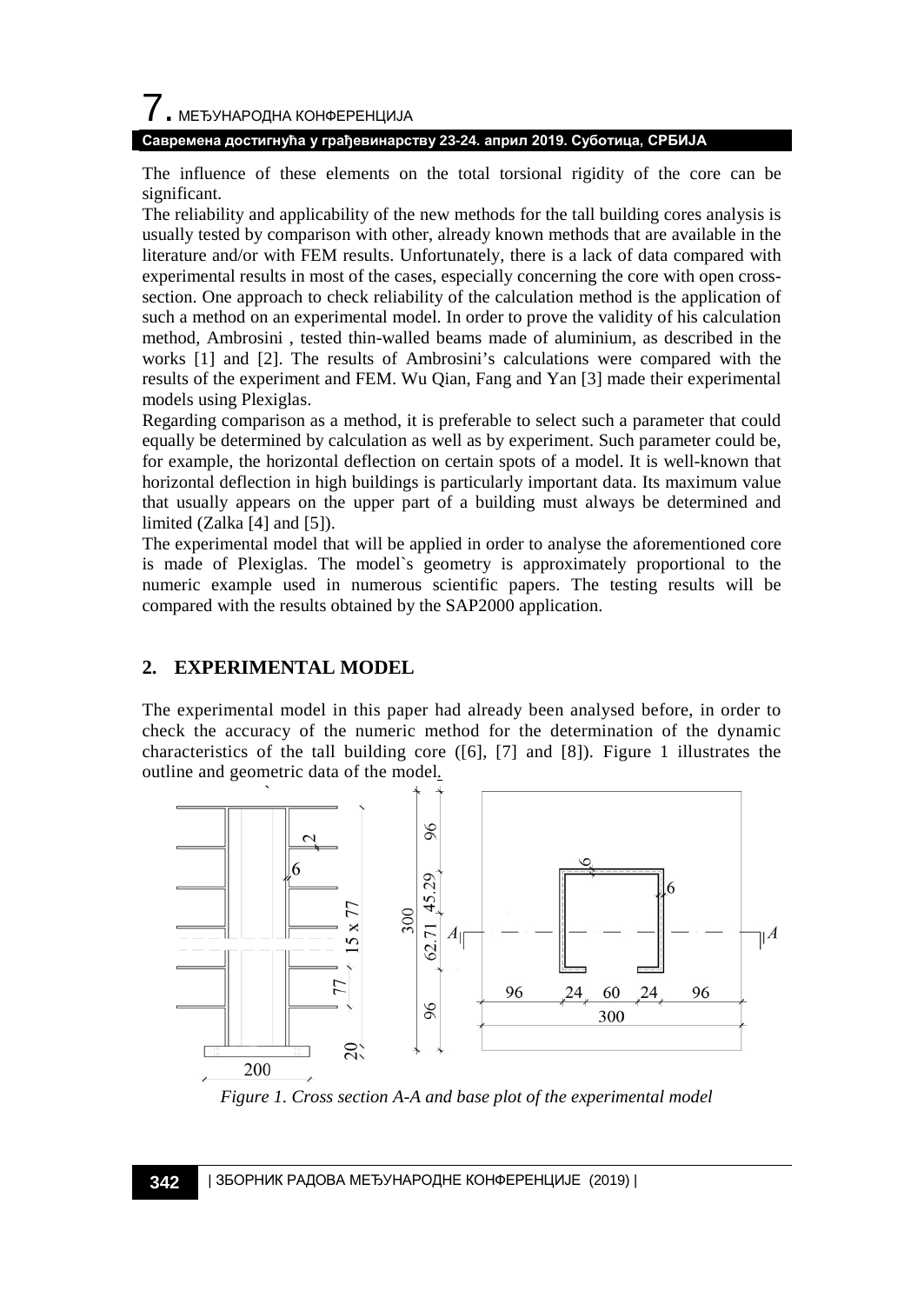## $7th$ INTERNATIONAL CONFERENCE

**Contemporary achievements in civil engineering 23-24. April 2019. Subotica, SERBIA**

It is made of Plexiglas (PLEXIGLAS XT) sheets with a thickness of 2mm, 6mm and 10mm. The lower part of the model was bonded with two mutually glued Plexiglas panels of 10mm thickness. It was connected with four screws M8 to a steel panel 5mm thick. The steel panel was fastened to a immobile base by 4 screws M8. A wooden mould and special glue ACRIFIX®109 was used to shape the model. Figure 2 illustrates details of the model manufacturing.



*Figure 2. Details of the mould*

There is a similarity between the numeric example and the Plexiglas model by element dimensions according to Table 1.

| Tuble 1. The example elements and I text, has model geometric auto |                      |                             |          |  |  |
|--------------------------------------------------------------------|----------------------|-----------------------------|----------|--|--|
| Geometric characteristics of                                       | Example              | Model                       | Ratio    |  |  |
| elements                                                           | $\lceil$ mm $\rceil$ | [mm]                        |          |  |  |
| Wall thickness of the core                                         | 305                  | 6                           | 1:50.833 |  |  |
| Thickness of floor slabs                                           | 100                  | $\mathcal{D}_{\mathcal{A}}$ | 1:50.000 |  |  |
| Dimensions of floor slabs                                          | 15240/15240          | 300/300                     | 1:50.800 |  |  |
| Cross section dimensions of the core                               | 5791/5791            | 114/114                     | 1:50.798 |  |  |
| Width of the opening                                               | 3048                 | 60                          | 1:50.800 |  |  |
| Height of a storey                                                 | 3810                 | 77                          | 1:49.481 |  |  |
| Total height of the building                                       | 57150                | 1155                        | 1:49.481 |  |  |

*Table 1. The example elements and Plexiglas model geometric data*

The authors took into account that the Plexiglas sheets had been manufactured only with certain thicknesses, thus it was not possible to achieve full geometric similarity between the model and the numeric example. Mutual relations of dimension values in the model justify the intention to treat the core as a thin-walled beam with open cross section which is compacted at the bottom into the foundation panel while it is free at the top.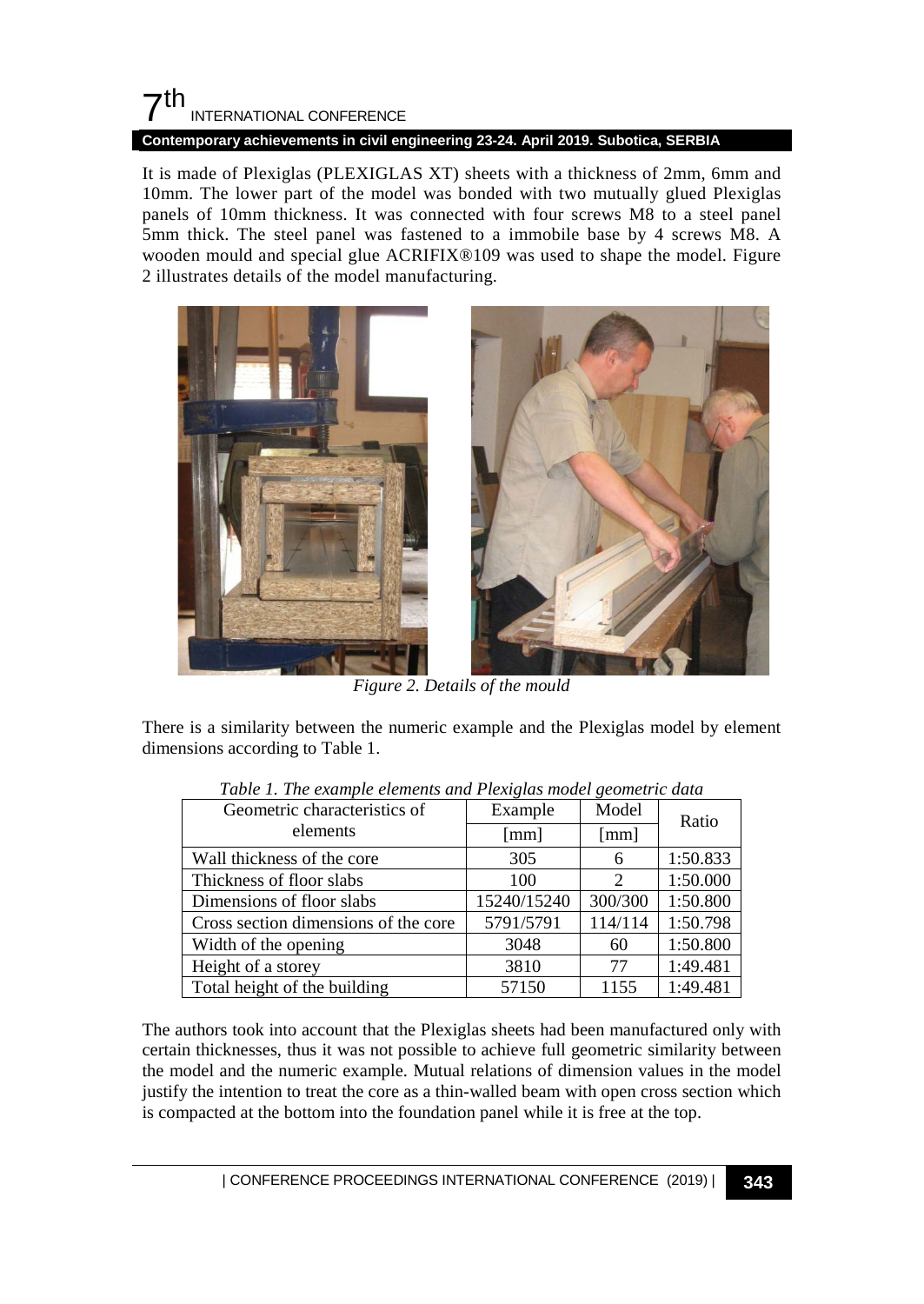# 7. МЕЂУНАРОДНА КОНФЕРЕНЦИЈА **Савремена достигнућа у грађевинарству 23-24. април 2019. Суботица, СРБИЈА**

#### 3. **EXPERIMENTAL ANALYSIS**

The purpose of the experimental analysis is to define the horizontal deflection of certain points in the experimental model due to the effects of the known horizontal force by accurate measurements. The horizontal force in the model is applied by a thin nylon string and roller. One end of the nylon string is fixed at the hole (with a diameter of 6 mm) that was drilled in the model. The other end of the nylon string is loaded by the known weight force (Figure 3).



*Figure 3. Position of comparators and the direction of loadings*

Horizontal moving *Δu* was measured by the comparator with accuracy 0.001mm. In order to fit the comparator, the authors used a magnetic holder with a mechanism (Figure 4). The model and the measuring devices were installed in the steel testing frame at the **Laboratory for Structures and Materials** at the facilities of the Faculty of Civil Engineering in Subotica, Serbia [9]. The weight force that has loaded the model was defined by the mass of the scale weight *m*. The points in which the deflection was measured (A1, A2 and A3) were selected in order to overlap the node points of the model in the FEM analysis. The aim of selecting the holes (i.e. places to enter the force) was to expose the model to bending (load in B1), as well as to a combination of bending and torsion (load in B2 and B3).

In the course of the experimental analysis the intensity of forces was gradually increased. After each increase, a certain time period was needed to stabilize the value at the display on the comparator. It was thus seen that the greater the load intensity increase, the greater the time period necessary for stabilization. Over a certain load value the model deflection could not be stabilized any further, i.e. the plastic deformation of the Plexiglas occurred. Based on the above-mentioned, it is necessary to determine the upper limit of the load intensity up to which the model behaves flexibly. The authors conducted testing in all measurement points A1, A2 and A3 with the load B1, B2 and B3, aiming to establish the largest force value. This testing first resulted in plastic deformation in the measurement point A3, given B3 load. The force intensity was complemented with the weight force of the scale weight mass *m*=1350g. Further analysis of the model occurred only in this so-called flexible zone.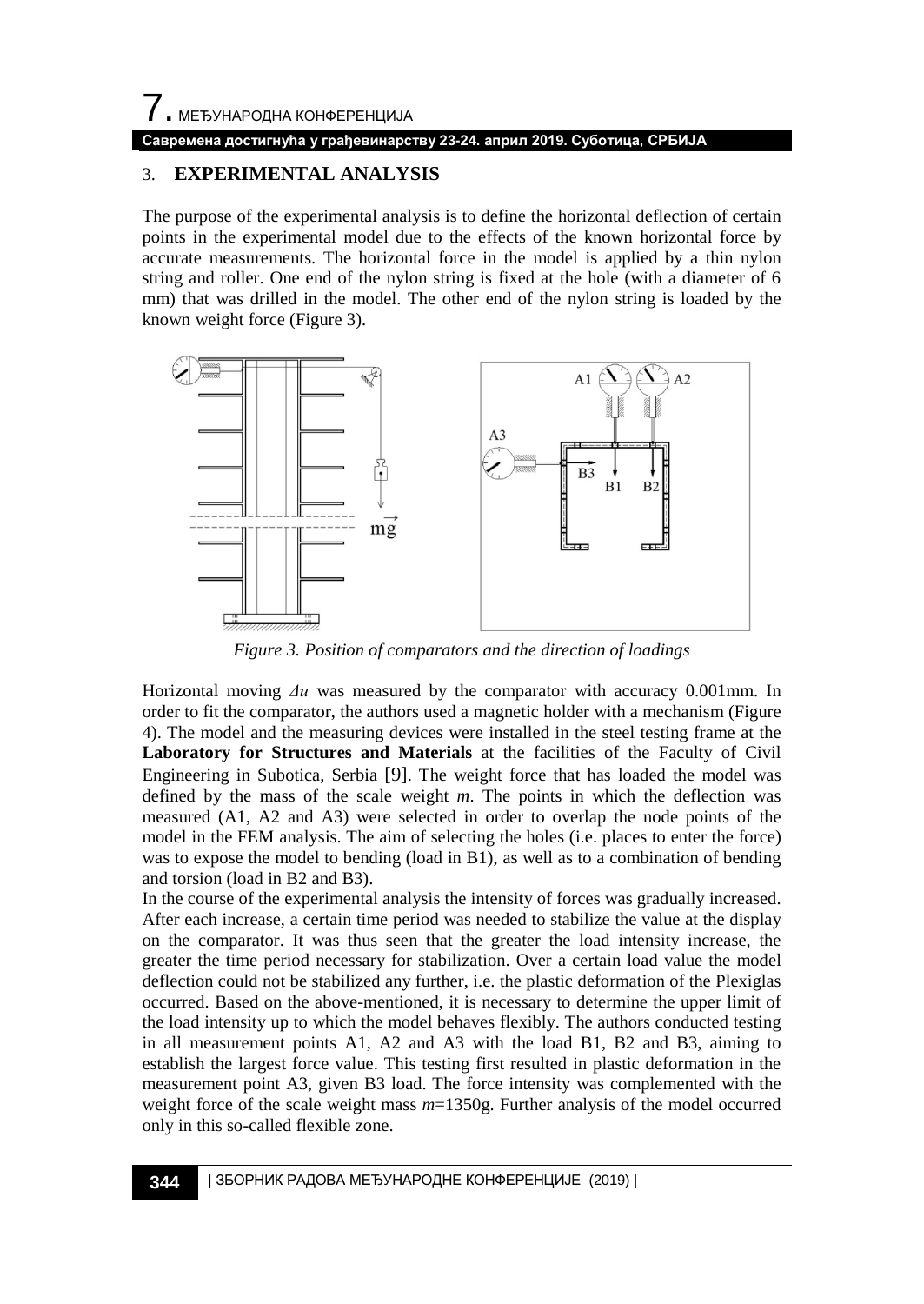#### $\mathbf{7}$ th INTERNATIONAL CONFERENCE

**Contemporary achievements in civil engineering 23-24. April 2019. Subotica, SERBIA**



*Figure 4. The experimental model and measuring device*

#### **4. FEM ANALYSIS**

The experimental model with analysis including SAP2000 application was shaped with 2120 nodes and 1660 Four-node Quadrilateral Shell elements. The nodes at the foundation panel level were fully restrained. The testing for the Young modulus took place at the same location, at the **Laboratory for Structures and Materials** of the Faculty of Civil Engineering in Subotica. The Young modulus was determined experimentally E=3000·10<sup>3</sup>N/mm<sup>2</sup>. The shear modulus was taken over from the Evonik manufacturer website and equals *G*=1095⋅10<sup>3</sup>N/mm<sup>2</sup>.

In order to ensure comparability, the calculation used the same force intensities as were used in the measurements. The deformed shape of the model obtained by the SAP2000 application is presented in the Figures 5-7.



*Figure 5. Deformed shape of the model with the load in B1*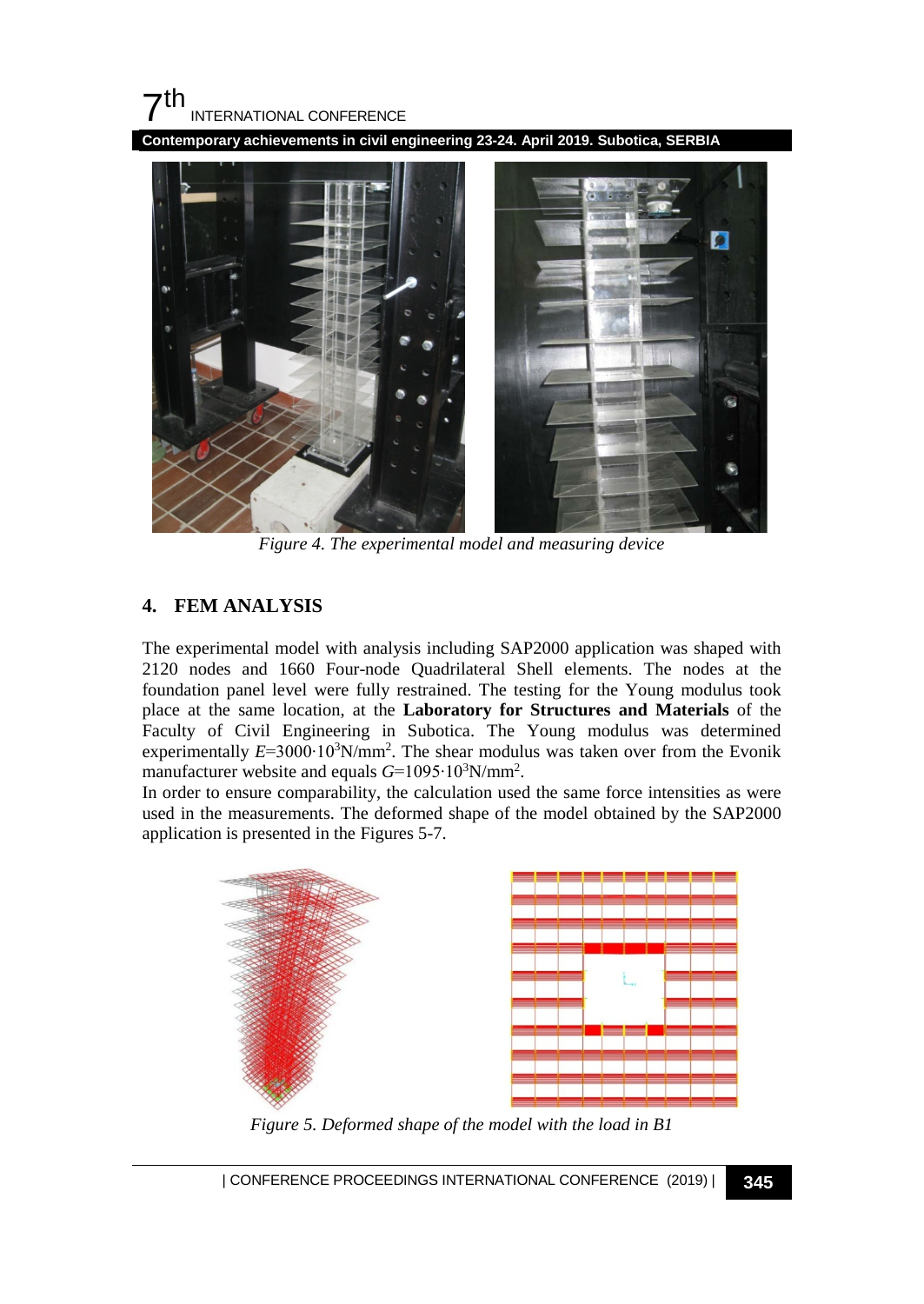**Савремена достигнућа у грађевинарству 23-24. април 2019. Суботица, СРБИЈА**



*Figure 6. Deformed shape of the model with the load in B2*



*Figure 7. Deformed shape of the model with the load in B3*

When the model was subjected to the B1 load the model was exposed to bending only. With the loads B2 and B3, in addition to bending, the model was exposed to torsion, too.

## **5. CALCULATION AND MEASUREMENT RESULTS ANALYSIS**

Table 2 presents the numerical values of the horizontal deflection in the model points (A1, A2 and A3) obtained by the experiment and SAP2000 application, as well as their comparison. The weight force used to load the model is defined by the scale weight mass *m* and varies in the range: *m*=250÷1250g with steps Δ*m*=250g.

The values of the horizontal deflection of the model points show significant agreement between calculation results obtained by the SAP2000 application and the measurements. It was noticed that with increase of the intensity of forces, the relative difference in each measuring point increased, as well as. At the measuring point A3 this increase was more prominent than by two others.

The data outlined in Table 2 is given in graphical form Figure 8. The lines obtained by the SAP2000 application are marked with *S*, while those obtained by the measurements are marked with *M*. The measurement points are labelled as Numbers 1, 2 and 3.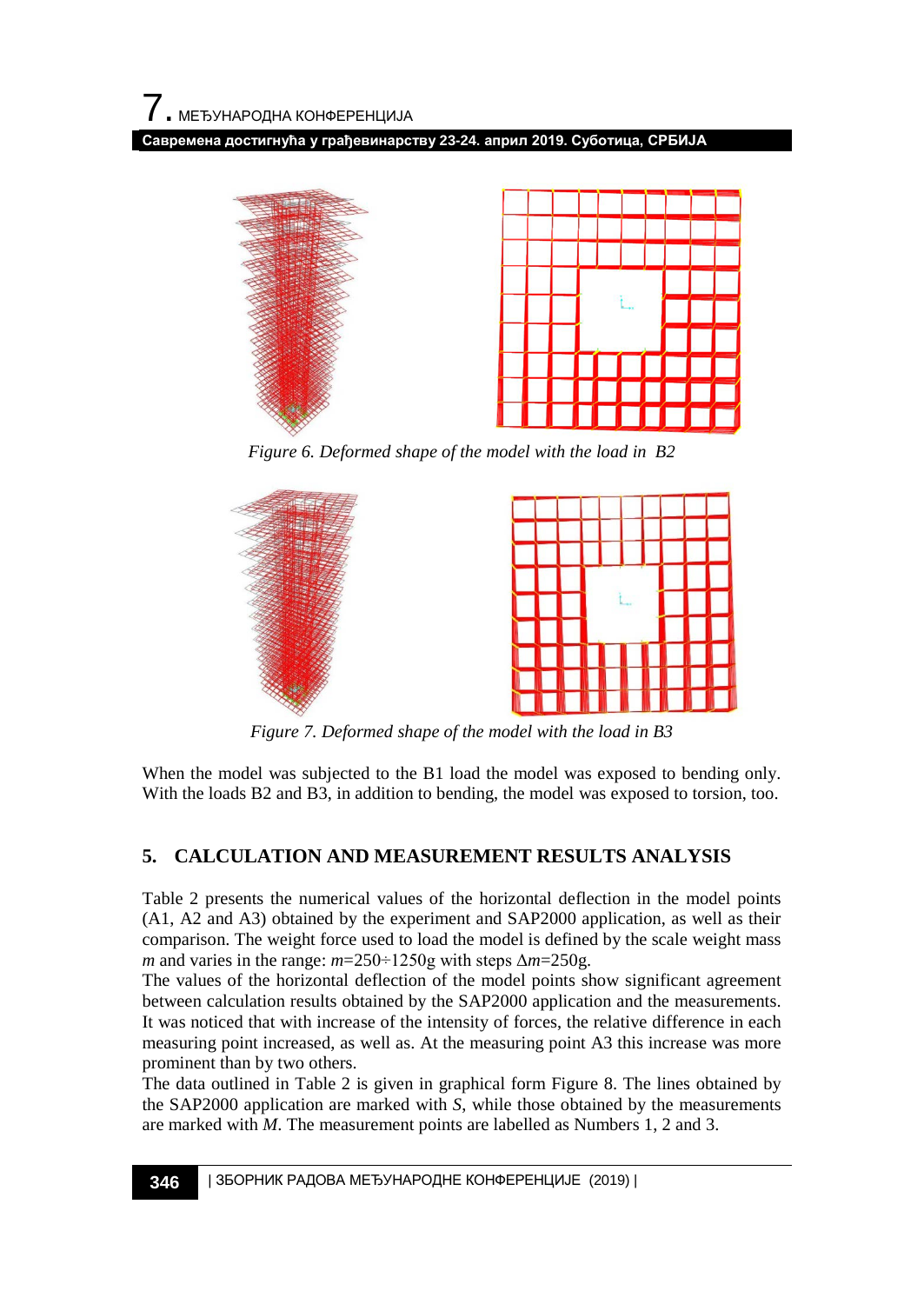

**Contemporary achievements in civil engineering 23-24. April 2019. Subotica, SERBIA**

| Measured point / | Weight mass | Experiment         | SAP2000            | Difference |
|------------------|-------------|--------------------|--------------------|------------|
| loading          | [g]         | [ <i>microns</i> ] | [ <i>microns</i> ] | [%]        |
| A1/B1            | 250         | 111                | 107                | 3.74       |
|                  | 500         | 222                | 213                | 4.23       |
|                  | 750         | 334                | 320                | 4.38       |
|                  | 1000        | 447                | 427                | 4.92       |
|                  | 1250        | 561                | 533                | 5.25       |
| A2/B2            | 250         | 141                | 135                | 4.44       |
|                  | 500         | 284                | 270                | 5.19       |
|                  | 750         | 428                | 404                | 5.94       |
|                  | 1000        | 575                | 539                | 6.67       |
|                  | 1250        | 724                | 674                | 7.42       |
| A3/B3            | 250         | 204                | 195                | 4.62       |
|                  | 500         | 412                | 390                | 5.64       |
|                  | 750         | 629                | 586                | 7.34       |
|                  | 1000        | 852                | 781                | 9.09       |
|                  | 1250        | 1098               | 976                | 12.50      |

*Table 2. Analysis of the experimental model results*



*Figure 6. Change of deflection values of the model points A1, A2 and A3*

#### **6. CONCLUSION**

This paper offers a description of the procedure for the horizontal deflection points of the Plexiglas model by the experiment with the horizontal force effect. The model is described and details about the experiment are provided. The authors especially focused their attention on the determination of the largest force value in which the model still behaves flexibly. Further, an analysis was conducted with the SAP2000 application and the outcomes presented. The authors state that the results of the experiment and the calculation are thoroughly consistent.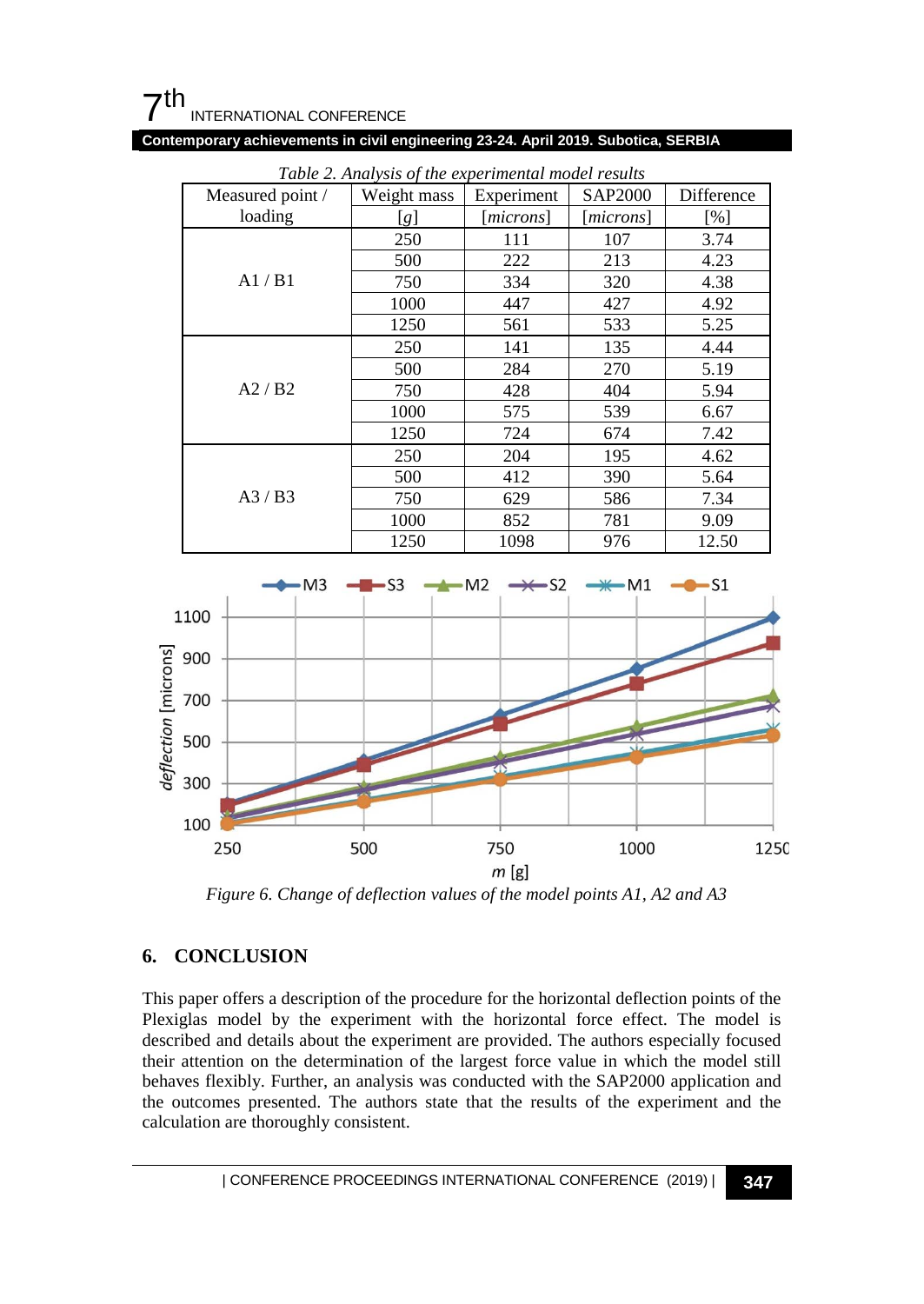#### **Савремена достигнућа у грађевинарству 23-24. април 2019. Суботица, СРБИЈА**

On the basis of the above-described analysis the following conclusion can be drawn:

- Tall buildings core stiffened by floor slabs at each floor level considered in this paper can be modelled with sufficient accuracy with reduced Plexiglas models given the horizontal deflection analysis initiated by the horizontal force effect. However, special attention ought to be paid to the load intensity, which is to stay within the limits where the model behaves flexibly.
- The presented procedure enables the user to prove the reliability and applicability of the new methods for the horizontal deflection calculation for each point of tall buildings core with open cross-section stiffened by floor slabs at each floor level due to the horizontal force effect.

The illustrated experimental testing results argue in favour of certain possibility of the experimental model development that contains additional constructive elements able to significantly impact the horizontal deflection of the core. These are, for example, the lintel beams. The experimental analysis of this model described in this paper offers the possibility of determining the quantitative and qualitative influence of lintel beams and floor slabs [10] on the horizontal deflection of the core. The results of this research lend a better insight in the behaviour of tall buildings containing the central core as the most important carrying element holding the horizontal impact. This will lead to designers achieving more reliable and economic planning in such structures.

#### **ACKNOWLEDGEMENT**

The present work has been supported by The Ministry of Education and Science of the Republic of Serbia (Project No. [ON174027\)](http://www.sciencedirect.com/science/article/pii/S0263823114003607#gs1)

#### **REFERENCES**

- [1] Ambrosini, D.: On free vibration of nonsymmetrical thin-walled beams. *Thin-Walled Structures.*, 2009., vol. 47, p.p. 629-636.
- [2] Ambrosini, D.: Experimental validation of free vibrations from nonsymmetrical thin-walled beams. *Engineering Structures.*, 2010., vol. 32, p.p. 1324-1332.
- [3] Wu, M., Qian, J., Fang, X., Yan, W.: Experimental and analytical studies on tall buildings with high level transfer story. *Struct. Design. Tall Spec. Build.*, 2007., vol. 16, p.p. 301-319.
- [4] Zalka, K.A.:.Maximum deflection of symmetric wall-frame buildings. *Period. Polytech. Civil Eng.*, 2013., vol.57(2), p.p. 173-184.
- [5] Zalka, K.A.: Maximum deflection of assymmetric wall-frame buildings under horizontal load. *Period. Polytech. Civil Eng.*, 2014., vol. 58(4), p.p. 387-396.
- [6] Varjú, Gy, Prokić, A.: The Influence of Lintel Beams and Floor Slabs on Natural Frequencies of the Tall Buildings Core - Numerical and Experimental Studies. *Periodica Polytechnica Civil Engineering*, 2015., 59(4), p.p. 511-520.
- [7] Varju, Đ., Prokić, A.: [Eksperimentalno određivanje sopstvenih frekvencija modela](http://www.gf.uns.ac.rs/%7Ezbornik/index.php?lang=LAT&menu=6&zbornik_id=39&rad_id=456)  [od pleksiglasa.](http://www.gf.uns.ac.rs/%7Ezbornik/index.php?lang=LAT&menu=6&zbornik_id=39&rad_id=456), Zbornik radova međunarodne konferencije *"Savremena dostignuća u građevinarstvu 2016",* Građevinski fakultet Subotica Univerzitet u Novom Sadu, 2016., p.p. 211-219.